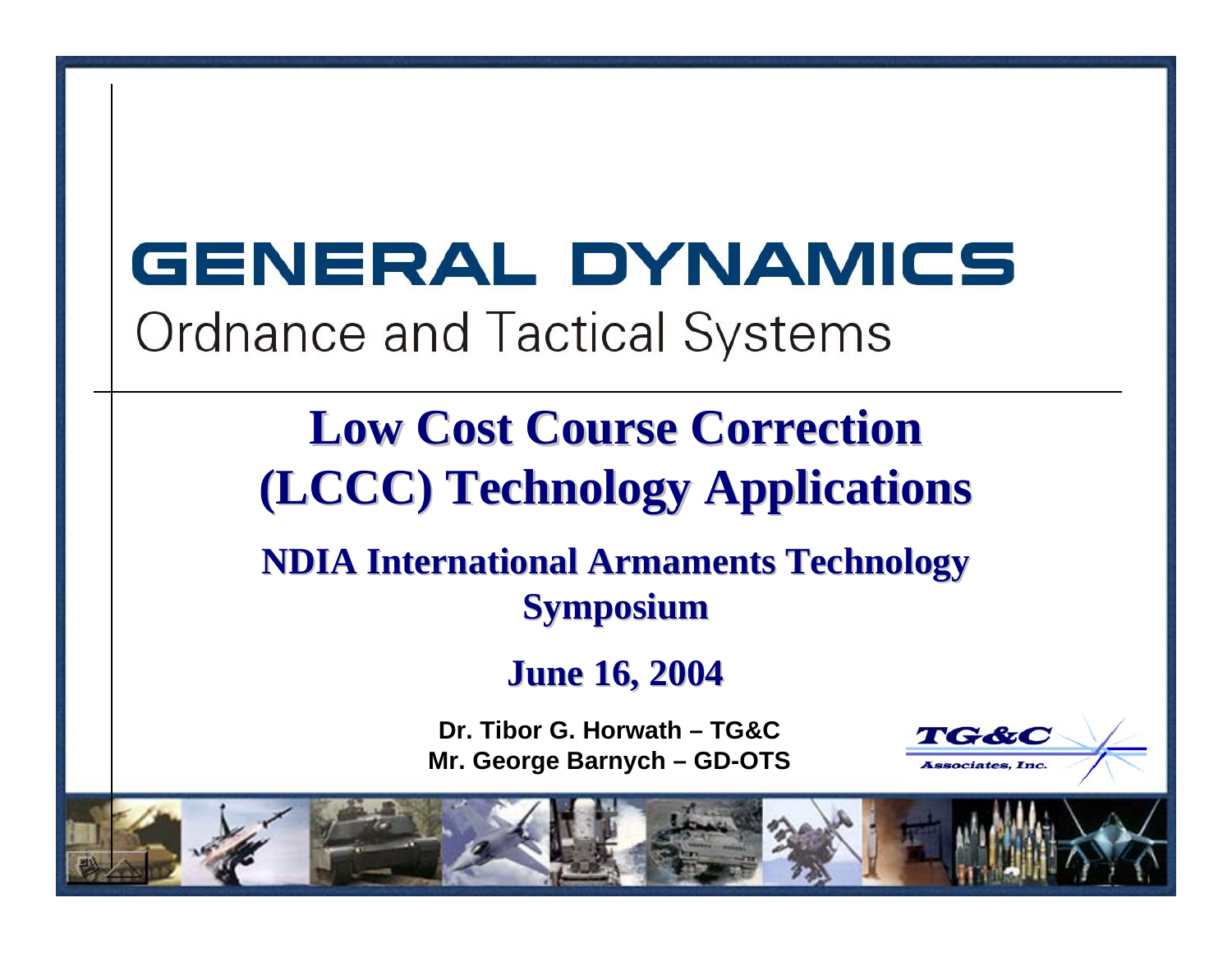

### **Basic Description Basic Description**

## **Low Cost Course Correction (LCCC)**

- A Non-Gimbaled, Wide FOV, Semi-Active Laser (SAL) Based Projectile Guidance System
- Uses "Off the Shelf" Parts from High Volume Component Suppliers
- Uses Low Cost Pyrotechnic Diverters for Trajectory Adjustments (Stowed Impulse - Chemical Energy)
- Suited to High-G Gun Launch Applications (no moving parts)
- Has its Limitations from a Pursuit Guidance and "OneShot One Kill" Perspective but Ideal for "Close is Good Enough" or Multiple Shot Scenarios

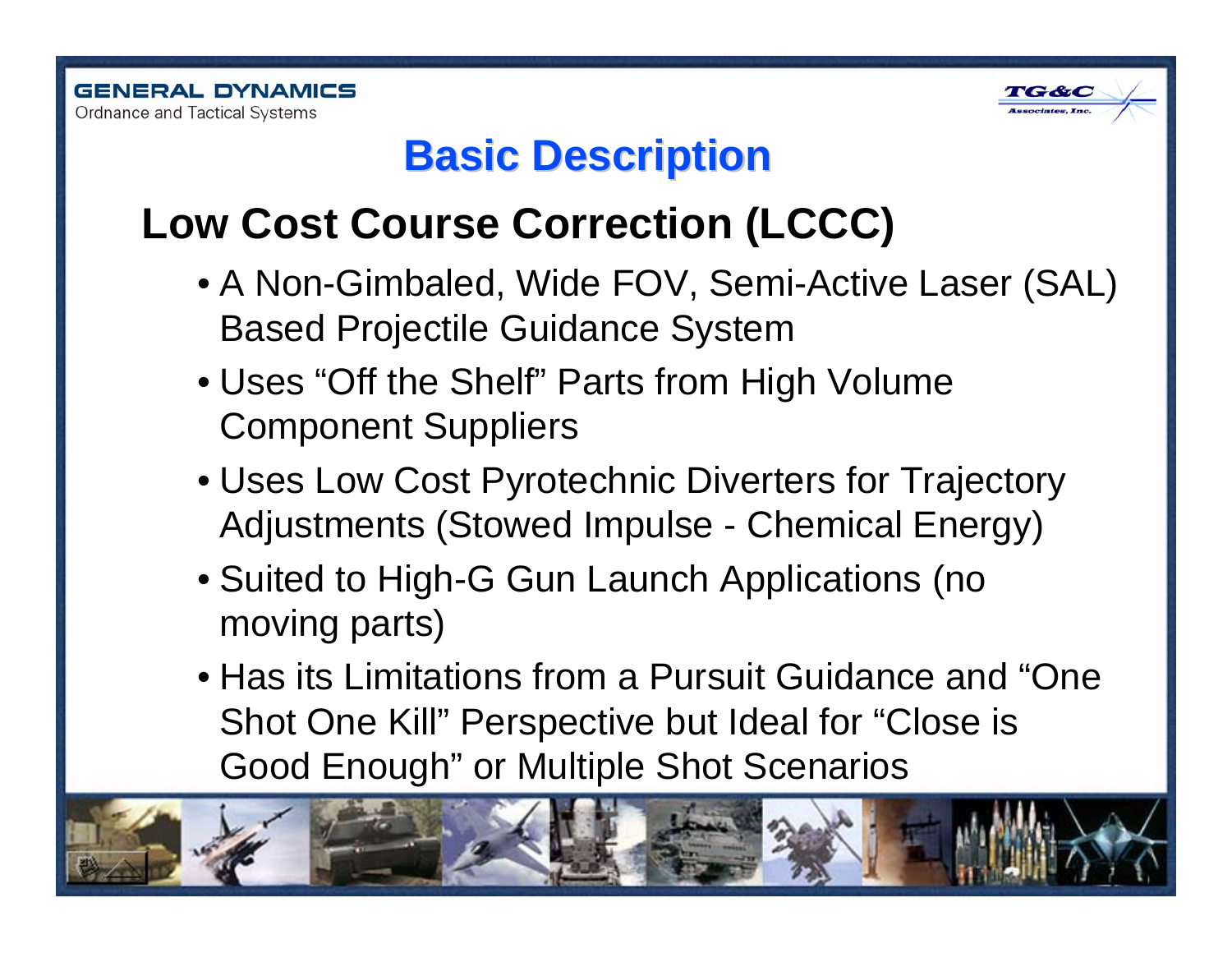**GENERAL DYNAMICS Ordnance and Tactical Systems** 



#### **The New Defense Paradigm The New Defense Paradigm High Performance at Low to Moderate Costs**



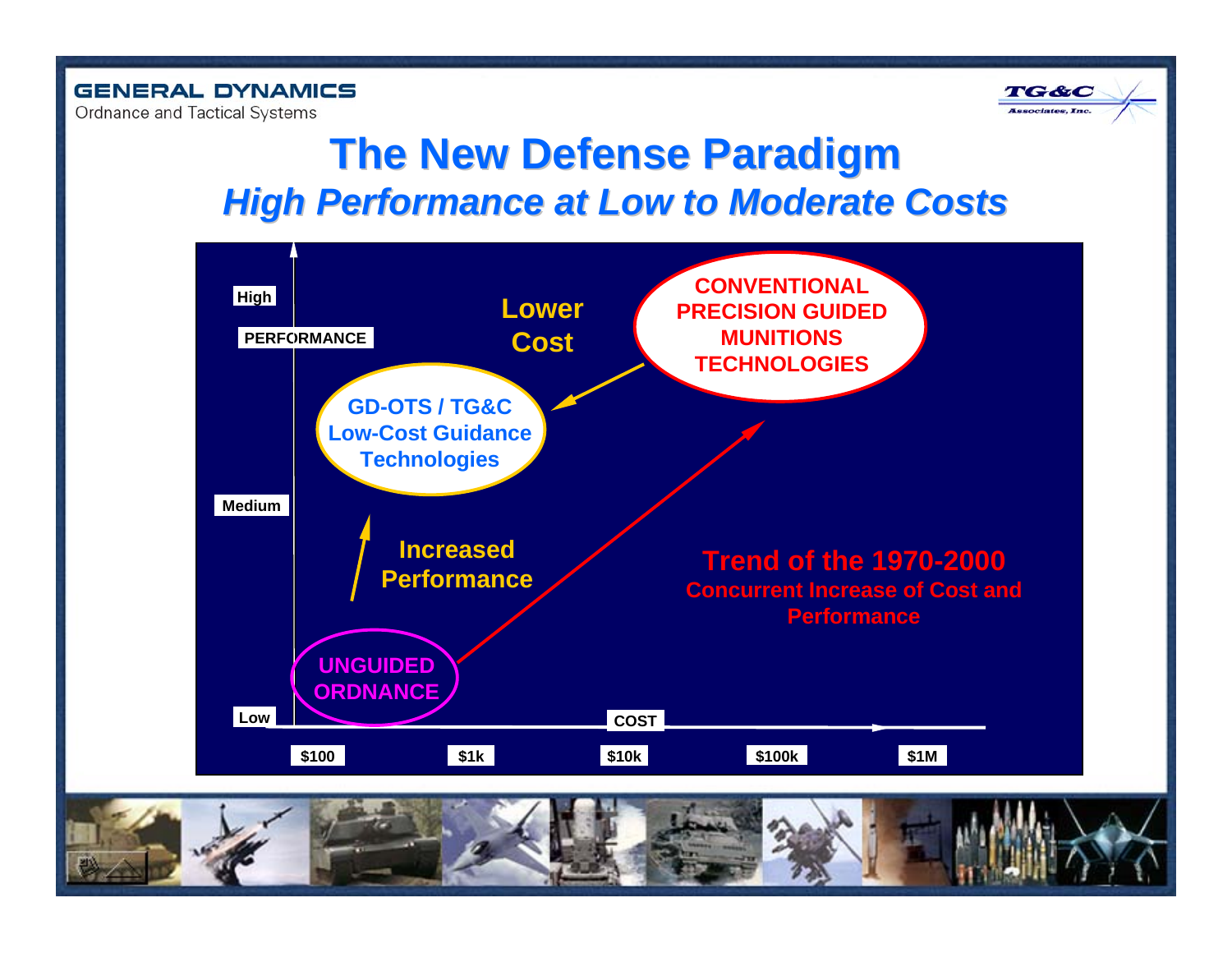

#### **What Is Low Cost? What Is Low Cost?**

### **Everyone Seems to Be Claiming the "Low Cost" Attribute Because it Does Sound Good**

- If Compared to the Cost of an Unguided Round Most Guided Munitions Labeled as Low Cost Are Still tooExpensive for Widespread Fielding (10X to 20X the cost)
- Most Low Cost Claims Stem from Estimates Based onProduction Volumes Which May Never Materialize 5 to 10 Years Down the Road When Actual Procurement Begins
- A \$60K Missile May Be Low Cost Compared to its First Generation Predecessor and May Perform Exceptionally Well, **BUT** that Level of Per Unit Cost Prevents Widespread Application to Bullets Given the DoD's Projected Procurement Budgets

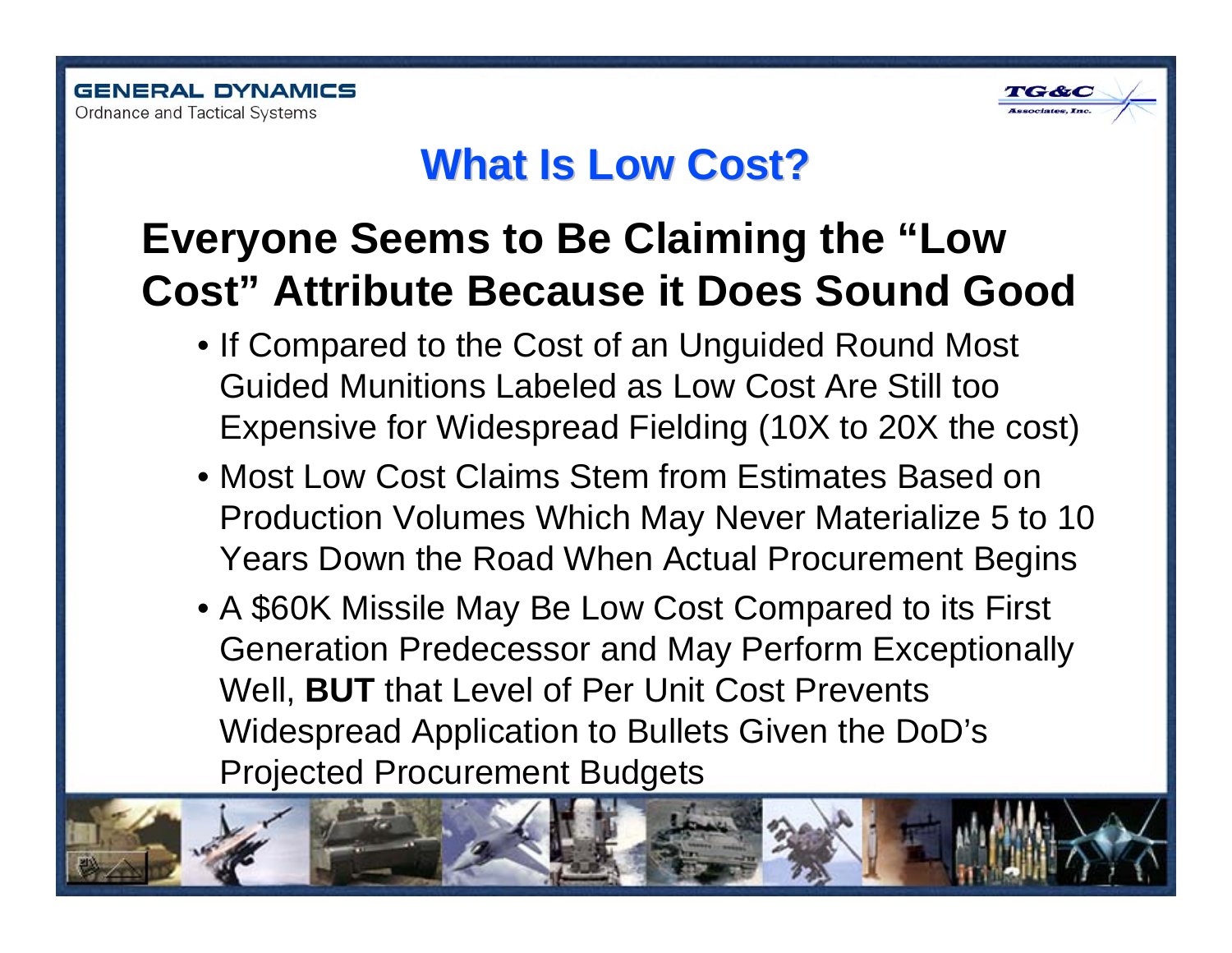

# **GD-OTS Wants to Bridge the Gap Between Traditional Unguided Munitions and Today's Low Cost Precision Guided MunitionsWhat Is Low Cost to a Munitions Manufacturer?**

- Typical Larger Caliber Munitions Cost Roughly Between \$1,000 to \$3,000 Per Round Depending on Sophistication, Materials and Fuze Type
- LCCC is Estimated to Add Approximately \$2,000 to the Cost of Unguided Large Caliber Rounds
- LCCC Leverages Off Existing Munition Thereby Eliminating the Need for Costly Munitions Development and Qualification
- This Estimate is Based More on Actual Parts Costs andLess On Discounts Due to Future Procurement Volume

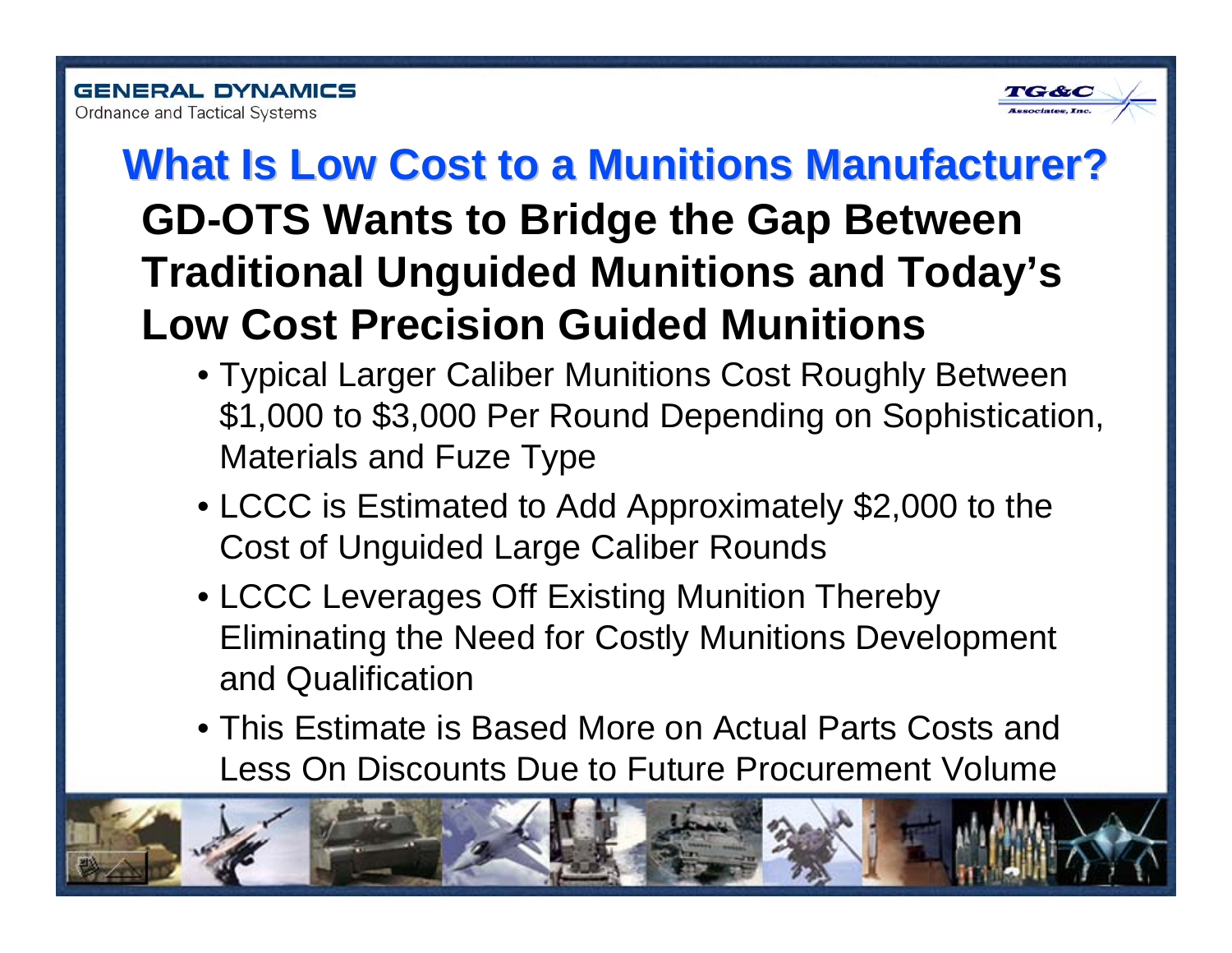

### **How is it Possible? How is it Possible?**

#### **Give Up Some Precision to Achieve Low Cost**

- Apply the LCCC Technology Where it Makes Sense
	- Improve the CEP of Area Weapons (especially VLR-RAP) and Use the Precision Guided Stuff for High Value Targets Only **OR** Use Multiple LCCC Rounds to Defeat the Target
	- Improve the TID for Multi-Purpose Direct Fire Projectiles at Extended Ranges (2KM to 4KM) and Use the More Sophisticated Stuff When Necessary (BLOS scenarios)
	- Provide the Level of Precision Necessary for Certain Short Range Applications (Shoulder Fired Rockets)
- Don't Design the System to Meet Today's Precision Standards – Open Up the Guidance Requirements to Reduce Unit Cost During Manufacturing

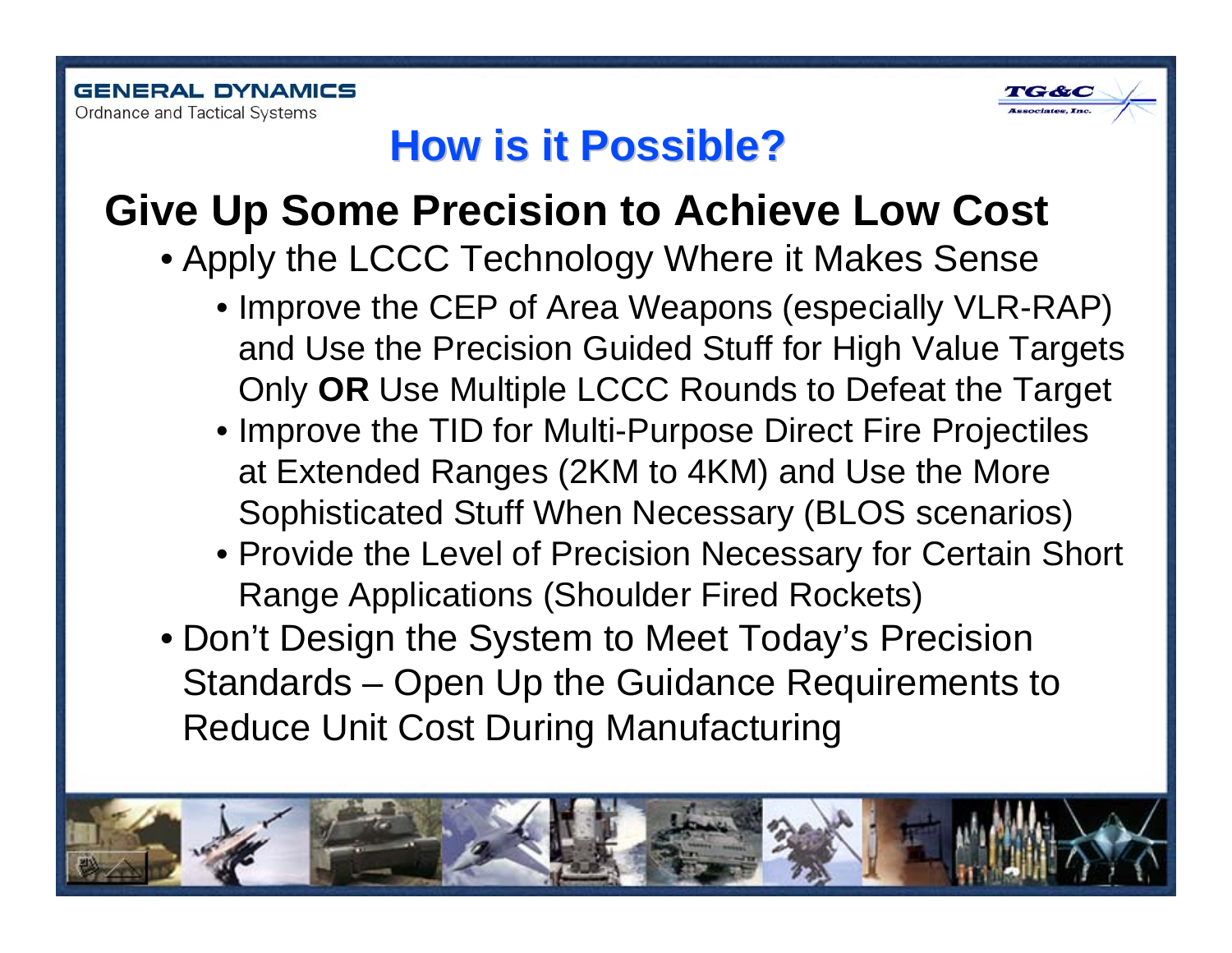

#### **How is it Possible? How is it Possible?**

# **Give Up Some Precision to Achieve Low Cost**

- Eliminate the Need for Inertial Sensors Altogether for Shorter Range Applications
- Incorporate Low Cost High Drift Rate MEMS Based Inertial Sensors for Longer Range Applications
	- Use an Inexpensive MEMS IMU to Correct Initial Errors and Finish Up with Laser Guidance
- Leave Costly Target Recognition and Classification to the Satellites, UAV's and Forward Observers
	- Remote Robotic and/or UAV Based Laser Designators Will Reduce Risk to Laser Designator Operators While Maintaining the Man-In-the Loop Decision Process

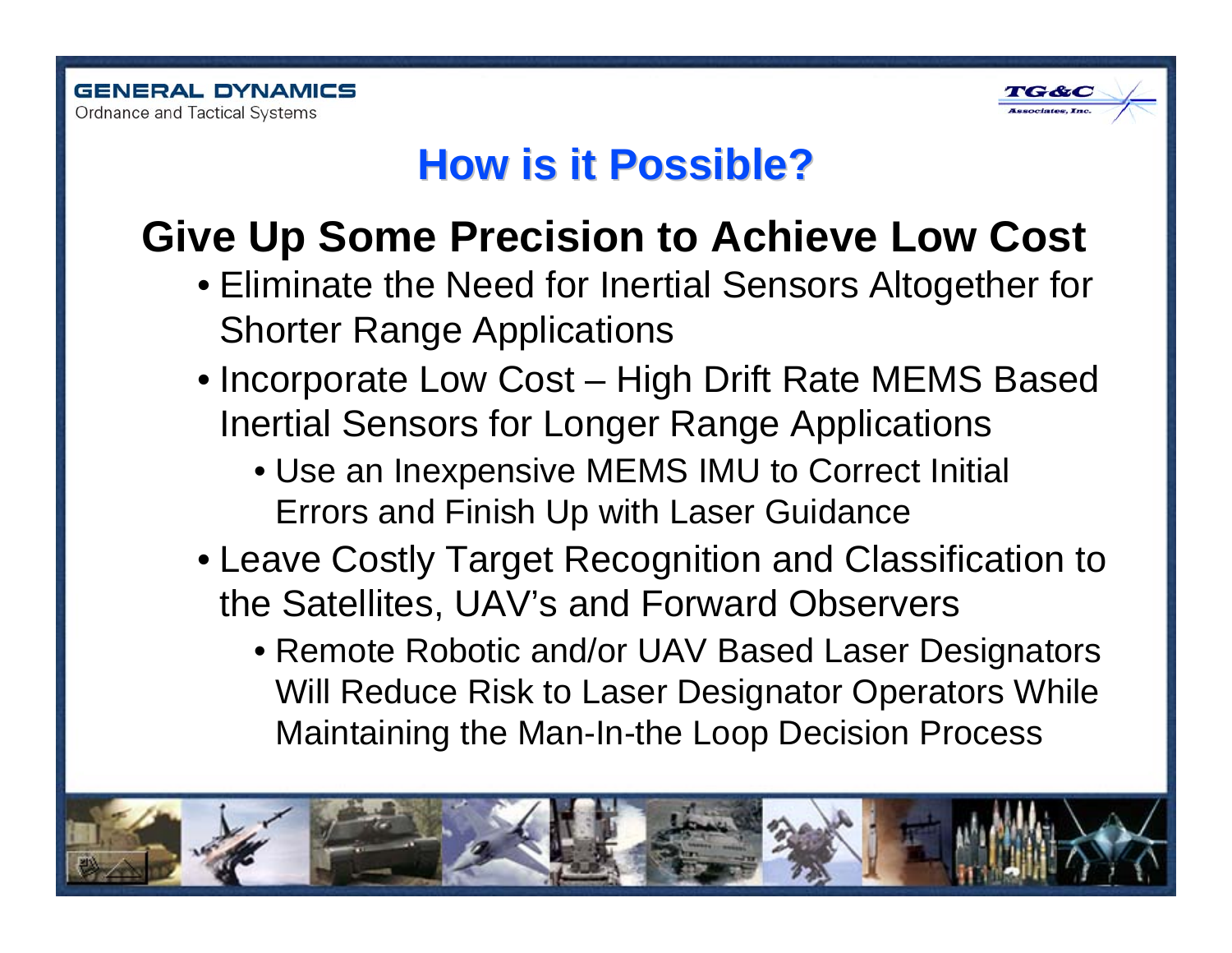# **Vertical Sensor Vertical Sensor**



# **Vertical Orientation and Spin Rate Sensor**

- Low Cost Sensor Eliminates Need for IMU for Short Range Tests
- Proven Functionality During Multiple 2.75" LCCC Relevant Environment Rocket Tests (6.5km Range)
- Air Gun Tested to 16,000 G's

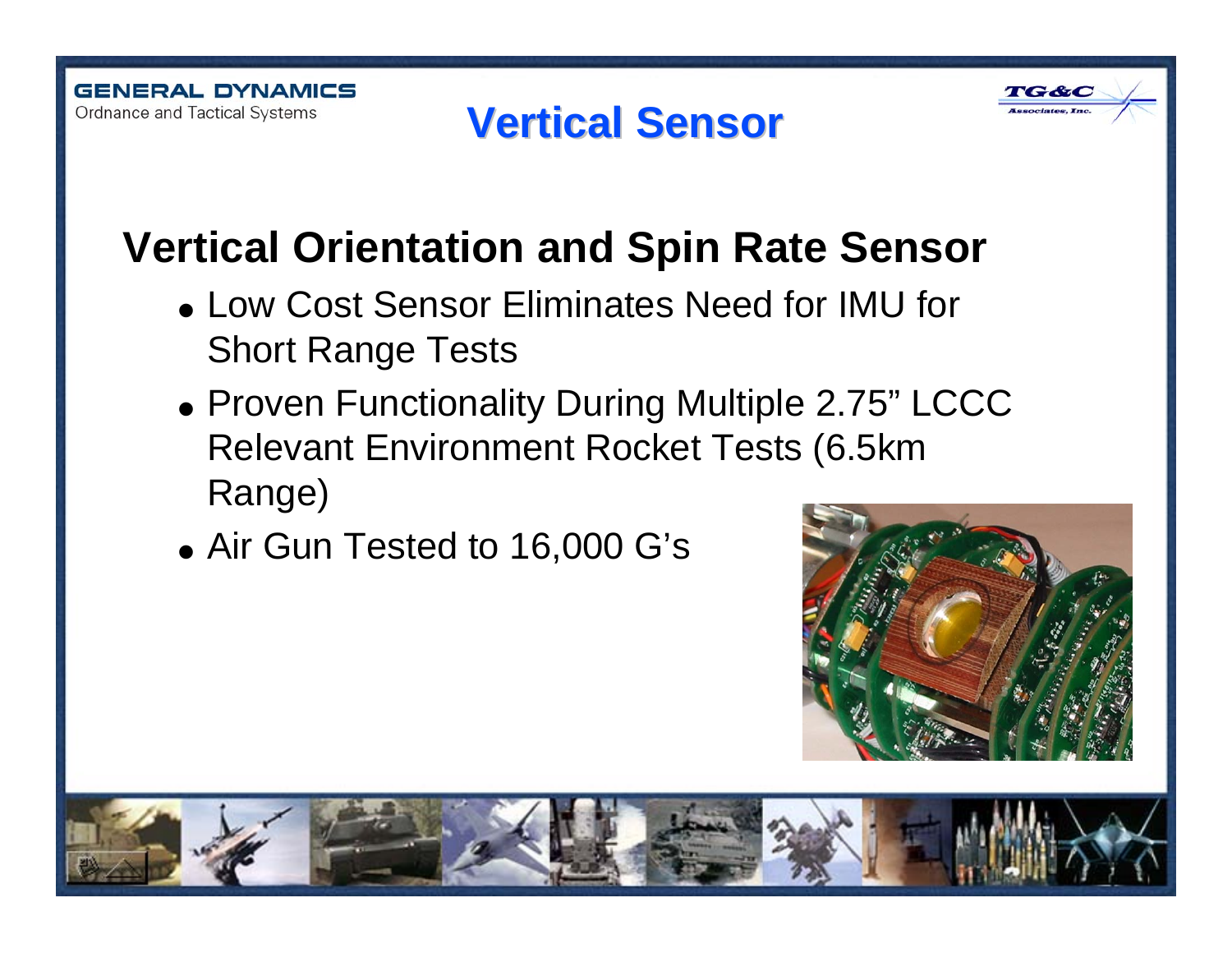

### **Shoulder Fired Munition Demonstrator Shoulder Fired Munition Demonstrator**

# **ARDEC Sponsored LCCC Demonstration**

- LCCC Integrated with M141 BDM Shoulder Fired Munition
- First Flight Tests in August 04

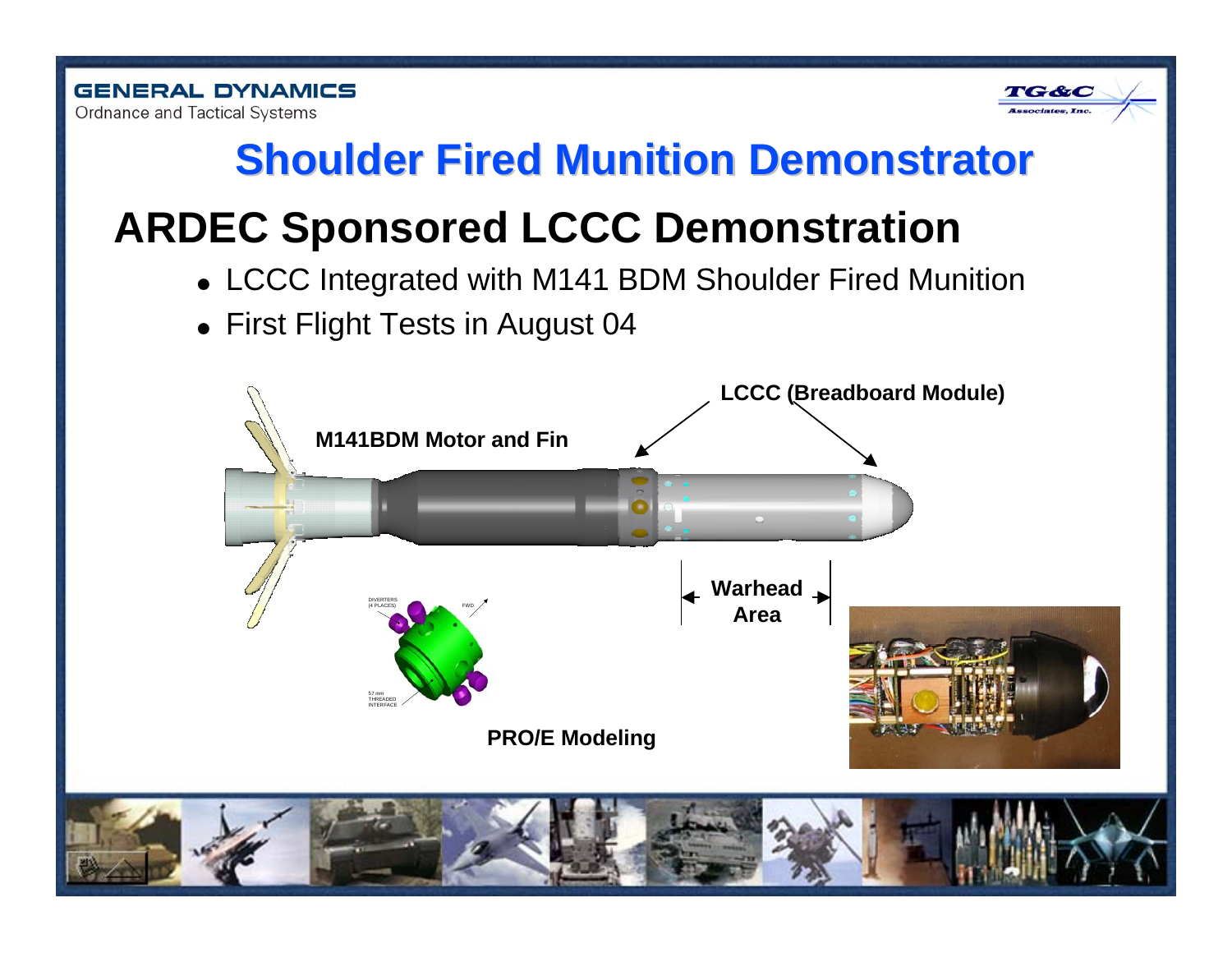

# **Medium Caliber Applications Medium Caliber Applications**

# **40mm Applications**

- 0 Inexpensive Optics
	- 25-mm Aperture Plastic Lens (injection molded) Low-Pass Pigment Filter Integral to Lens or Clear Lens with Separate Narrow-Band Interference Filter
	- 13-degree Field of View
- Silicon Quadrant Photo Detector Array
	- Uncooled
	- Sensitized for 1064-nm Optical Wavelength
- Simple Electronics
	- Commercially Available Parts



**50mmExperimental GuidedProjectile**



**40mmExperimental Seeker**



#### **40mm Grenade Concept**



**Module Test**